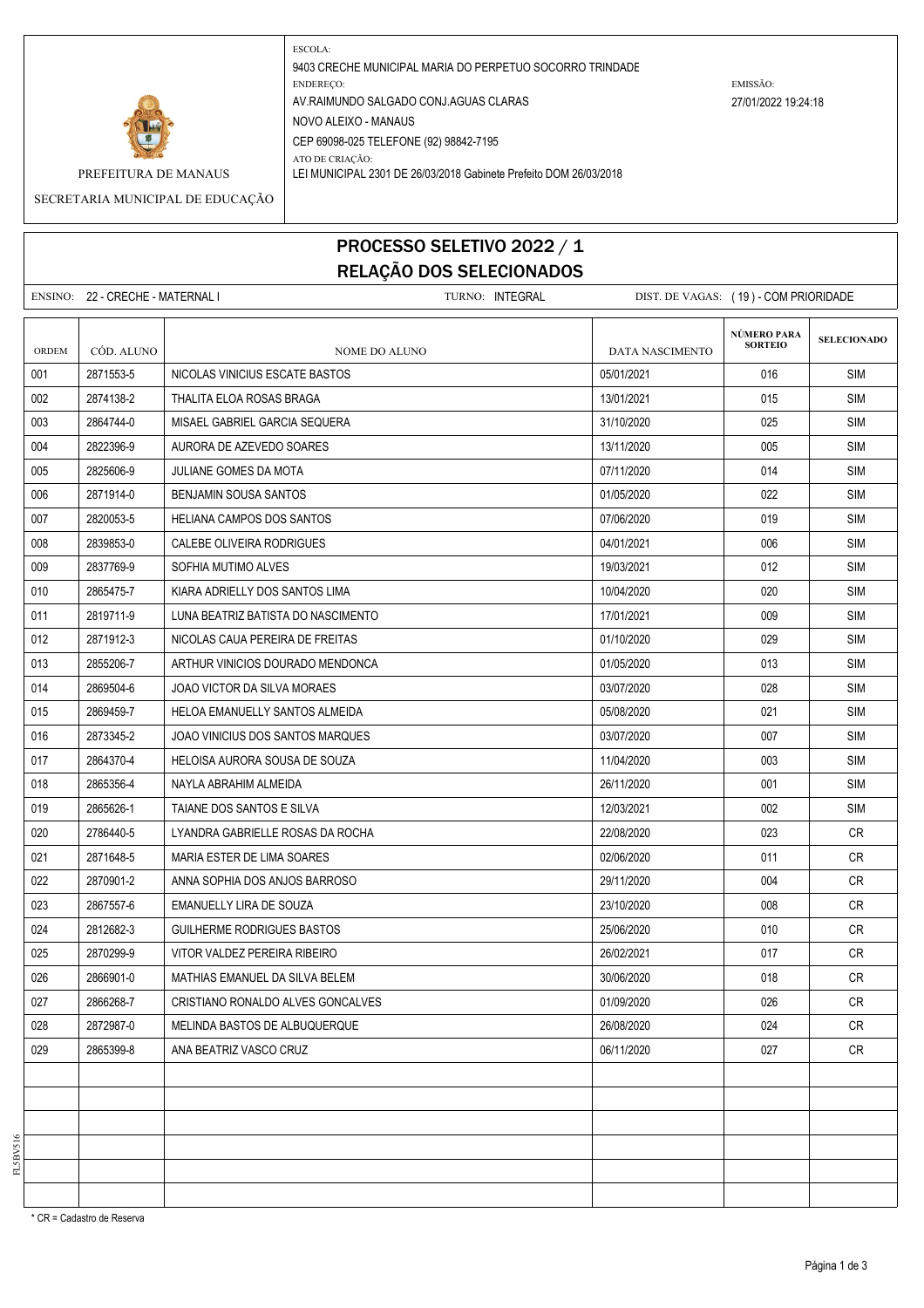

ESCOLA: 9403 CRECHE MUNICIPAL MARIA DO PERPETUO SOCORRO TRINDADE ENDEREÇO: EMISSÃO: AV.RAIMUNDO SALGADO CONJ.AGUAS CLARAS 27/01/2022 19:24:18 NOVO ALEIXO - MANAUS CEP 69098-025 TELEFONE (92) 98842-7195 ATO DE CRIAÇÃO:

PREFEITURA DE MANAUS LEI MUNICIPAL 2301 DE 26/03/2018 Gabinete Prefeito DOM 26/03/2018

SECRETARIA MUNICIPAL DE EDUCAÇÃO

## PROCESSO SELETIVO 2022 / 1 RELAÇÃO DOS SELECIONADOS

ENSINO: 22 - CRECHE - MATERNAL I TURNO: INTEGRAL DIST. DE VAGAS: ( 12 ) - SEM PRIORIDADE **SELECIONADO** ORDEM CÓD. ALUNO **NOME DO ALUNO** NOME DO ALUNO DATA NASCIMENTO 001 2865961-9 ANDRE LUIZ NERY DO NASCIMENTO 2001 20/12/2020 2000 2012/2020 2000 SIM 002 2867236-4 LAURA LIS OLIVEIRA MAQUINE 26/08/2020 028 SIM 003 2869881-9 EMILLY TRAVASSOS DE CASTRO 15/11/2020 052 SIM 004 2863597-3 ARTHUR LEVI SILVA BASTOS 07/09/2020 051 SIM 005 2866826-0 MIGUEL VINICIUS CRUZ CHALCO 2000 27/11/2020 905 27/11/2020 0018 SIM 006 2865084-0 AYLA THAMILY DO VALE MARTINS 14/04/2020 SIM 007 2866095-1 VALENTINA CRISTINA DE AZEVEDO XAVIER 05/08/2020 043 SIM 008 2823630-0 MARIA HELOISA BARRONICAS DE MORAES 12/11/2020 12/11/2020 139 SIM 009 2864003-9 RENAN KAEL DA SILVA NASCIMENTO 14/07/2020 14/07/2020 33 SIM 010 2871512-8 LUCAS EMANUEL OLIVEIRA SIMOES ANTUNES 07/05/2020 017 SIM 011 2874911-1 HANNA SANTANA RESK MAKLOUF 04/06/2020 029 SIM 012 2869263-2 JJOAO FELIPE GOMES LIMA 25 25/11/2020 25/11/2020 25/11/2020 25/11/2020 013 2868017-0 AGHATA SAFIRA DE SOUZA DA SILVA 02/09/2020 009 CR 014 2866378-0 | MAYRA FLAVIA HENRIQUES CAVALCANTE | 12/01/2021 | 016 | CR 015 2866448-5 AYLLA VITORIA AZEVEDO CASTELO 2009/2020 24/09/2020 010 CR 016 | 2755114-8 | LIVIA FERREIRA PAIXAO 01/04/2020 CR 017 2867618-1 LUCAS HENRIQUE BITENCOURT OLIVEIRA 1206/2020 | 023 CR 018 2847050-8 LYANNA ALICE TRINDADE TAVARES 15/10/2020 024 CR 019 2875842-0 MARIA VALENTINA BATISTA DE VASCONCELOS 26/07/2020 2004 CR 020 2865582-6 JUAN PONCE DE LEON GONCALVES DIAS 09/05/2020 053 CR 021 2846966-6 ADRIEL ISAAC URDANETA ROMERO 1020 1020 1001/2021 10/01/2021 019 CR 022 2813327-7 MARIA CLARA MARTINS DE OLIVEIRA 11/05/2020 11/05/2020 054 CR 023 2815938-1 ANTHONY LUCCA MENEZES MAIA 11/09/2020 CR 024 2836961-0 ILSON NETO MONTEIRO FERREIRA DE ARAUJO 04/05/2020 011 CR 025 2823852-4 ABNER CALEBE TEIXEIRA DE SA 19/05/2020 19/05/2020 19/05/2020 19/05/2020 19/05 026 2869713-8 BENJAMIN PYETRO NUNES FARIAS 1500 CR 15/08/2020 15/08/2020 006 CR 027 2867545-2 ISMAEL ALVES DAMASCENO 15/04/2020 001 CR 028 2844726-3 JOAO MIGUEL BELEM BARBOZA 15/07/2020 15/07/2020 15/07/2020 15/07/2020 2015 CR 029 2865350-5 EDGAR BERNARDES REBELO NETO 22/05/2020 003 CR 030 2867476-6 DAVI PEREIRA DA SILVA 04/05/2020 007 CR 031 2754750-7 KALLEL DANTAS ROCHA 15/10/2020 15/10/2020 15/10/2020 15/10/2020 15/10/2020 15/10 032 2866744-1 | MATEUS URIAH NAPOLIS GOMES 27/09/2020 | 005 | CR 033 2868614-4 ARTHUR VINENTE DO VALE FIGUEIREDO 04/02/2021 CR **NÚMERO PARA SORTEIO**

034 2827445-8 DANIEL SALES MENDES FERREIRA FILHO 1000 10004/2020 10/04/2020 10:37 CR 035 2862840-3 THAYLA VITORIA CORTEZ MELLO 03/06/2020 042 CR

\* CR = Cadastro de Reserva

FL5BV516